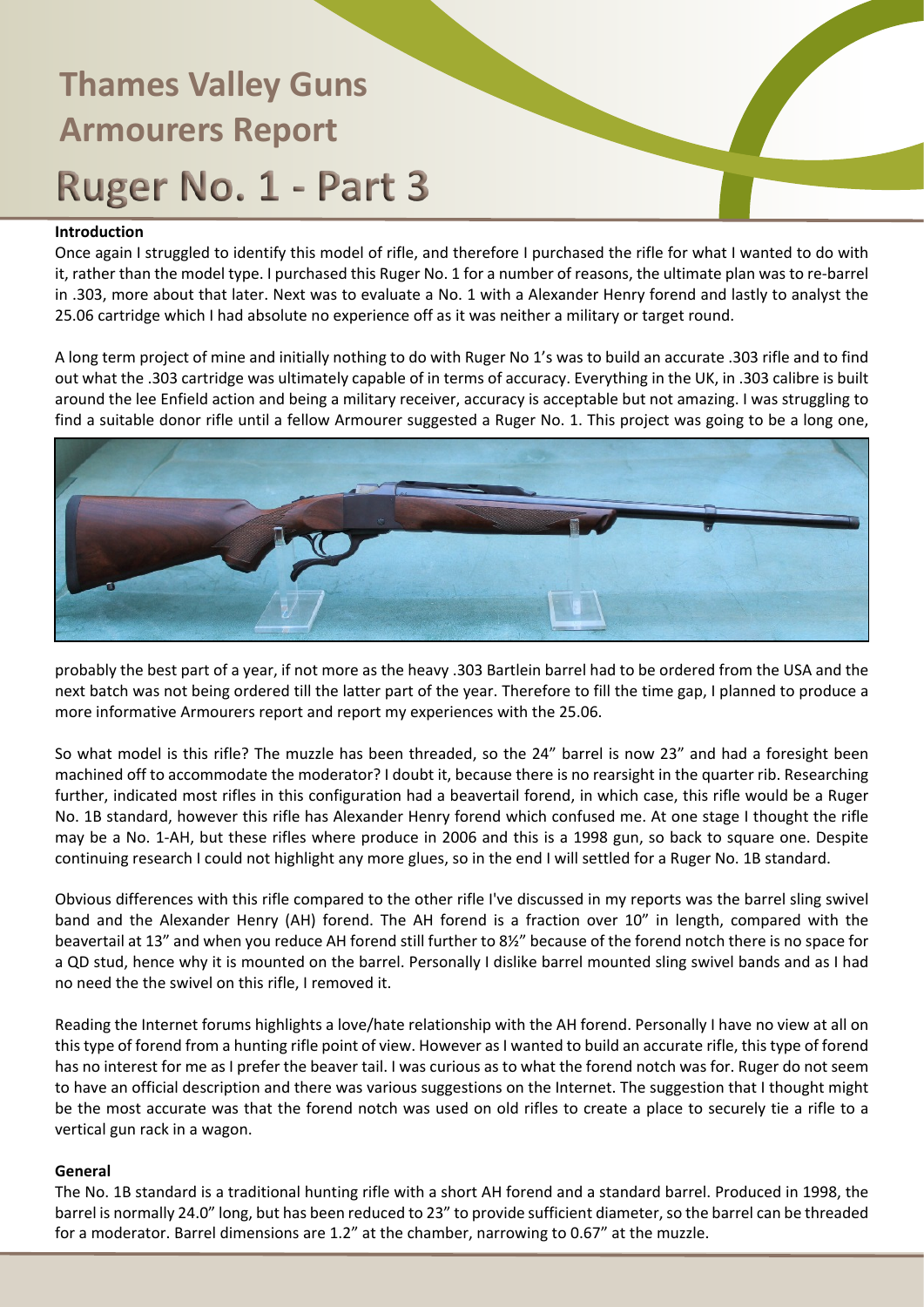The rifle is fitted with checkered walnut furniture and a Alexander Henry forend which provides for short handling. This has been made worse, as the previous owner has shortened the butt by 2.0", which means I have to fit a large butt plate to overcome this loss of length. You cannot fit a bipod as the AH forend is to short and therefore there is no provision for a QD stud stud. There are no ironsights fitted and the barrel is fitted with a quarter rib and provided with blued Ruger rings. The rifle weighs 9.33 lbs with a traditional scope, has an overall length of 38.5" and a trigger pull of 4.87 lbs. With the reduced barrel, butt and forend length, I expected less overall weight.

As I planned, initially to evaluate the rifle in its standard format, the initial scope of choice was a classic Redfield 4-18x50 but I found some lens damage and therefore replaced it with a Schmidt & Bender x6 which was ideal for 100



yard accuracy testing. I also replaced the terrible Ruger rings with Warne vertical split rings, which I regard as the best available in the UK. The best rings for the No. 1 are produced by Leupold but none where available in the UK at the time, which turned out to be a good thing cost wise as I will explain later.



#### **Restoration**

Unlike the stainless steel model, I reported on in my Armourers report Ruger No. 1 Part 2, the external and internal condition of this rifle was good. The rifle required a deep clean and a major service, but fortunately nothing else. One thing that the major service did highlight was the butt had been cut short. The work had been done well and it was not apparent at first, until I realised the rear sling swivel was a little too close to the recoil pad than would be normal,

which was a valuable lesson. As I ultimately planned to re-barrel this rifle and improve the rifles accuracy, I planned to replace the AH forend with a beavertail model. The fact that the butt was short by 2.0" meant that I had to install a larger recoil pad to recover that lost two inches. As can be seen in the images, I fitted an adjustable recoil pad, polished the metal components and refinished the butt giving it a more glossy finish. The end result was quiet pleasing as can be seen below.

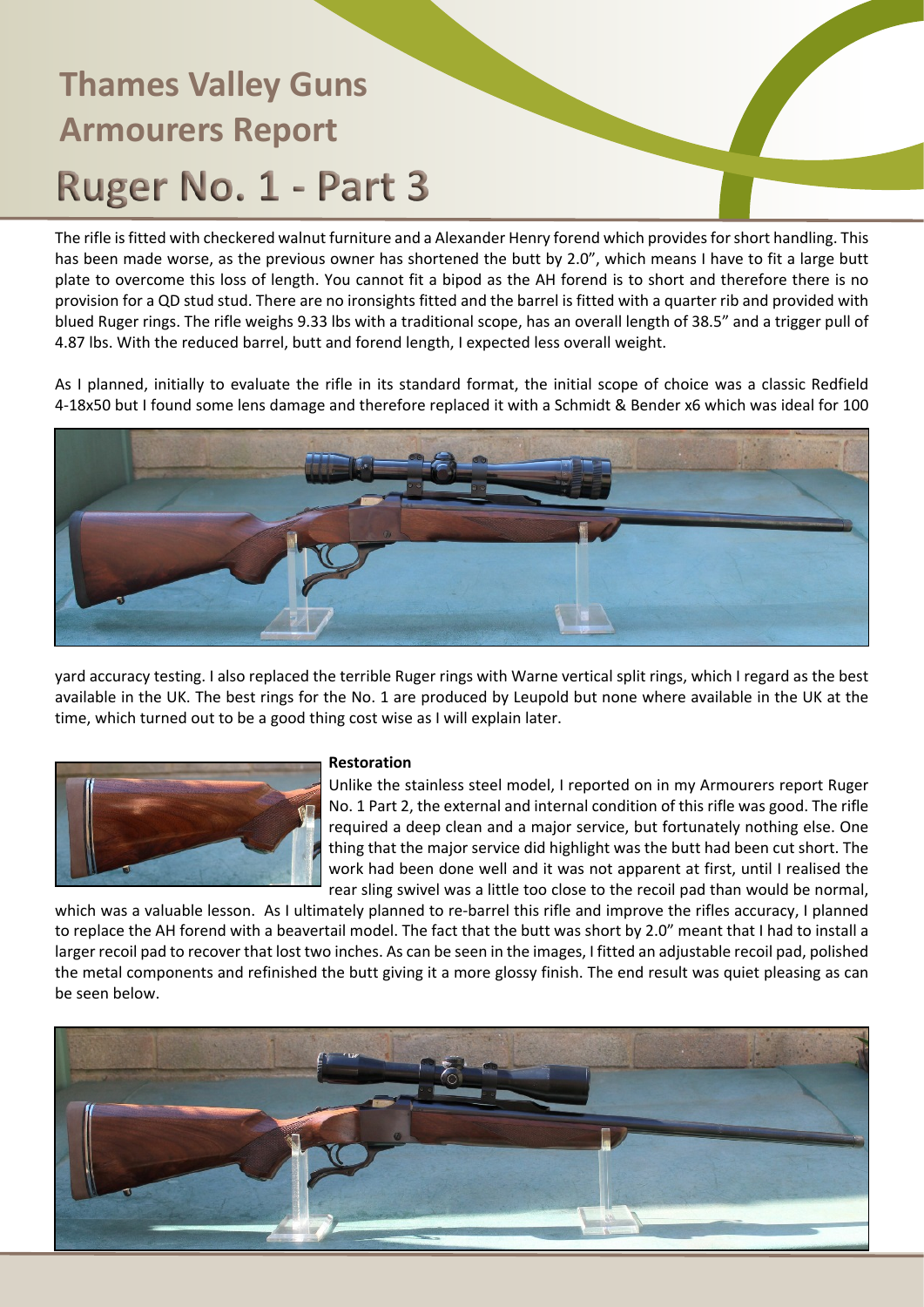### **Reloading the 25.06 cartridge**

Although I planned to re-barrel this rifle, this was a golden opportunity to learn about the 25.06 cartridge as I had never



encountered this cartridge before. I had some experience with the 30.06 and the Springfield 1903 Sniper variants. To be fair, it is hard to appraise the accuracy of the 30.06 cartridge in military rifle. If the sniper rifle shot 1" to 2" groups at 100 yards, I was pleased, however one minor criticism was that the cartridge had a reasonable level of felt recoil, but again this was with military rifles that had steel butt plates.

Because I was going to change the calibre of this rifle, I felt that the reloading costs should be kept to a minimum. Not the best way forward to identify the rifles accuracy, but to purchase Norma brass was somewhat of a waste if I was only going to reload once or twice. Therefore, as fifty rounds of PPU brass and a set of Lee dies where provided with the rifle, that was a path I intended to follow. The hunting bullets that where provided with the rifle where dispensed with and replaced with Sierra 100gr Matchkings and after some research, Vihtavuori N160 was chosen together with CCI standard large rifle primers.

The PPU website states that factory 100gr 25.06 ammunition has a velocity of 3215 fps which in most reloading manuals reflects the maximum load. Maximum velocities are of no interest to me, I do not drive a car down the motorway at a 100 mph so why do I want to treat my rifle in the same manner.

Choosing a suitable powder range for mid range velocities was not as easy as things first appeared. Vihtavuori powder choice ranges from N140 to N170 in the Vihtavuori manual and with American manuals listing N150 to N165, hence my choice of N160. Choice of powder range was somewhat confusing with the Vihtavuori manual listing 50.0gr as the starting load and the Sierra manual listing 41gr, with both generating a velocity of 2900 fps. Not sure how Sierra worked that one out??? However, both manuals agreed 52gr as the maximum load and therefore I loaded nine strings of five from 48 - 52 grains.



#### **Initial Range Test in 25.06**

Like the earlier Ruger .243 No. 1 that I tested in my Ruger No1-Pt2 report. Testing this rifle in 25.06 provided another opportunity, where I could analysis a Ruger No. 1B with a standard barrel in 25.06.

The initial range test consisted of zeroing and chronographing. Shooting seated and supported, I chronographed nine strings with 48.5 grains being the best, with an extreme spread of 28 fps. Group sizes varied from 22mm to 7mm. Lower velocities between 2828 to 2872 produced the smaller 7-8mm groups and the higher velocities produced the larger groups, varying between 19 and 22mm. Bearing in mind this exercise was to zero, chronograph and checkout the AH forend, the 7mm groups where quiet impressive for a hunting rifle.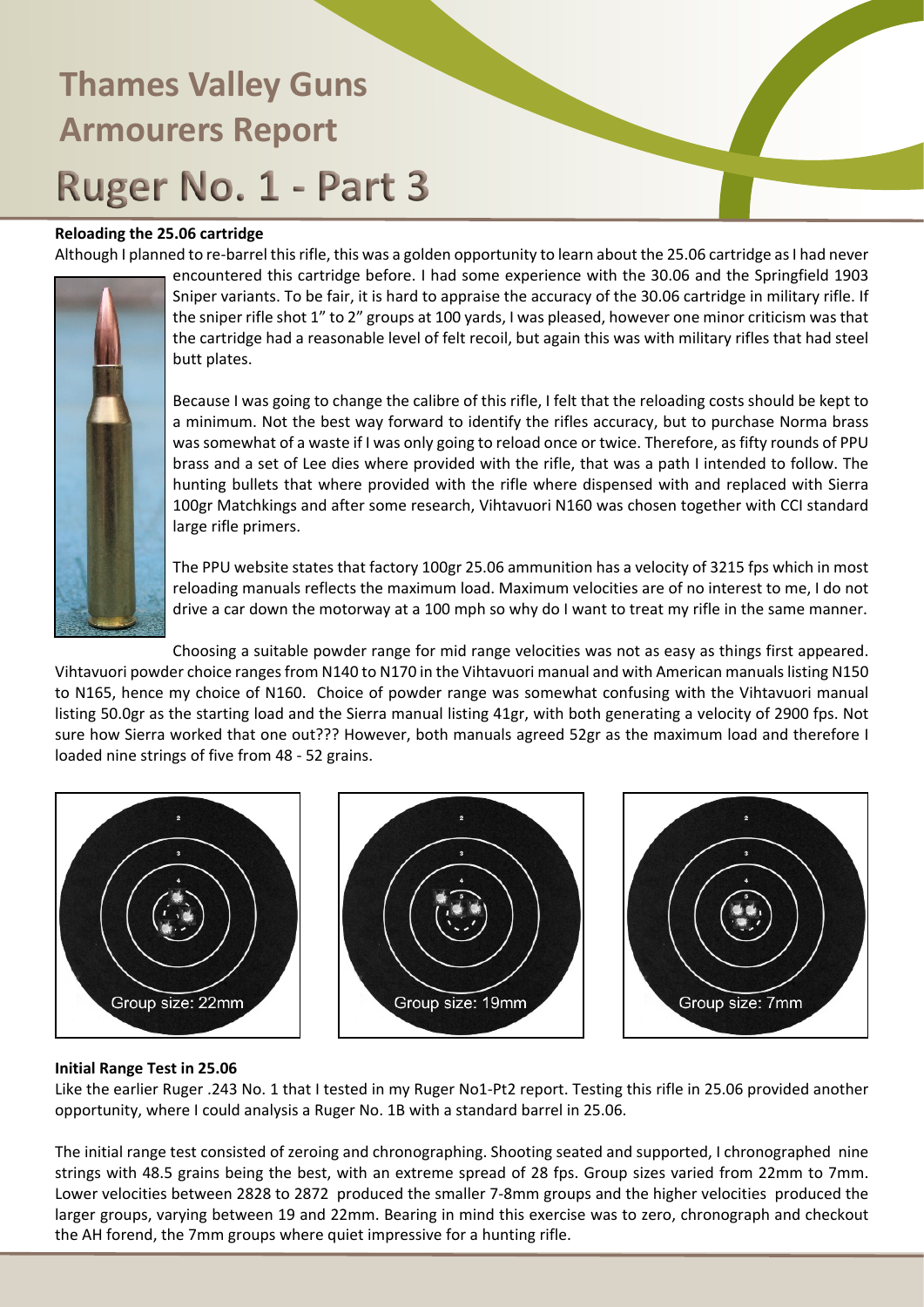I must admit, I had my reservations about the AH forend and the 25.06 cartridge, plus in my efforts to save money my reloading components where not of the highest quality. However although this wasn't an accuracy test, early results where proving both the AH forend and the 25.06 to be very capable.

### **Modifications**

If you recall at the beginning of this report, my initial plan was to use this rifle as a donor for my .303 conversion



project, however this early but impressive accuracy potential of both the Ruger No. 1 and the 25.06 cartridge had given me second thoughts and maybe I should leave this rifle as a 25.06 calibre rifle.

When I purchased the 25.06 it had been threaded for a moderator. If I was going to keep this rifle, then the barrel would have to be crowned properly. As accuracy was my principle factor, I planned to replace the AH forend with a beavertail. In the UK there are no Ruger No. 1 spares, at least none that I am aware off. Initially I was going to get a





beavertail forend manufactured but in the end, my barrel smith had a spare and we did a swap.

Despite needing a complete restoration, the replacement beavertail had been modified to permit the barrel to float. This was the first time I had seen this attempted and the workmanship was quiet poor. Therefore as part of the restoration process I re-bedded it myself. I had considered returning the forend to its original format with the barrel seating on the forend tip, but I was curious to see if this worked, and the only way to do that, was to accuracy test and see if the rifle could match or improve on the earlier shoot.

#### **Final Range Test**

As I was now planning to keep the 25.06, I replaced the temporary S&B with a classic Weaver T16, that would suit my focus on improving accuracy. With the re-crowning, the barrel had been reduced to 22" which was acceptable but I would have preferred the original length of twenty four inches.

I replaced the original PPU brass with Hornady, retained the 100gr Sierra Matchking's and reloaded with 48.5grs of



N160 and headed of to the range. The detail would be exactly the same as the previous shoot, with the first few rounds being used to zero and then followed up with a number of accuracy groups being shot from the bench and a bench rest.

I had some concerns because the rifle had been altered from it original configuration, barrel was slightly shorter, the A/H forend have been replaced by a beavertail and the barrel had been floated.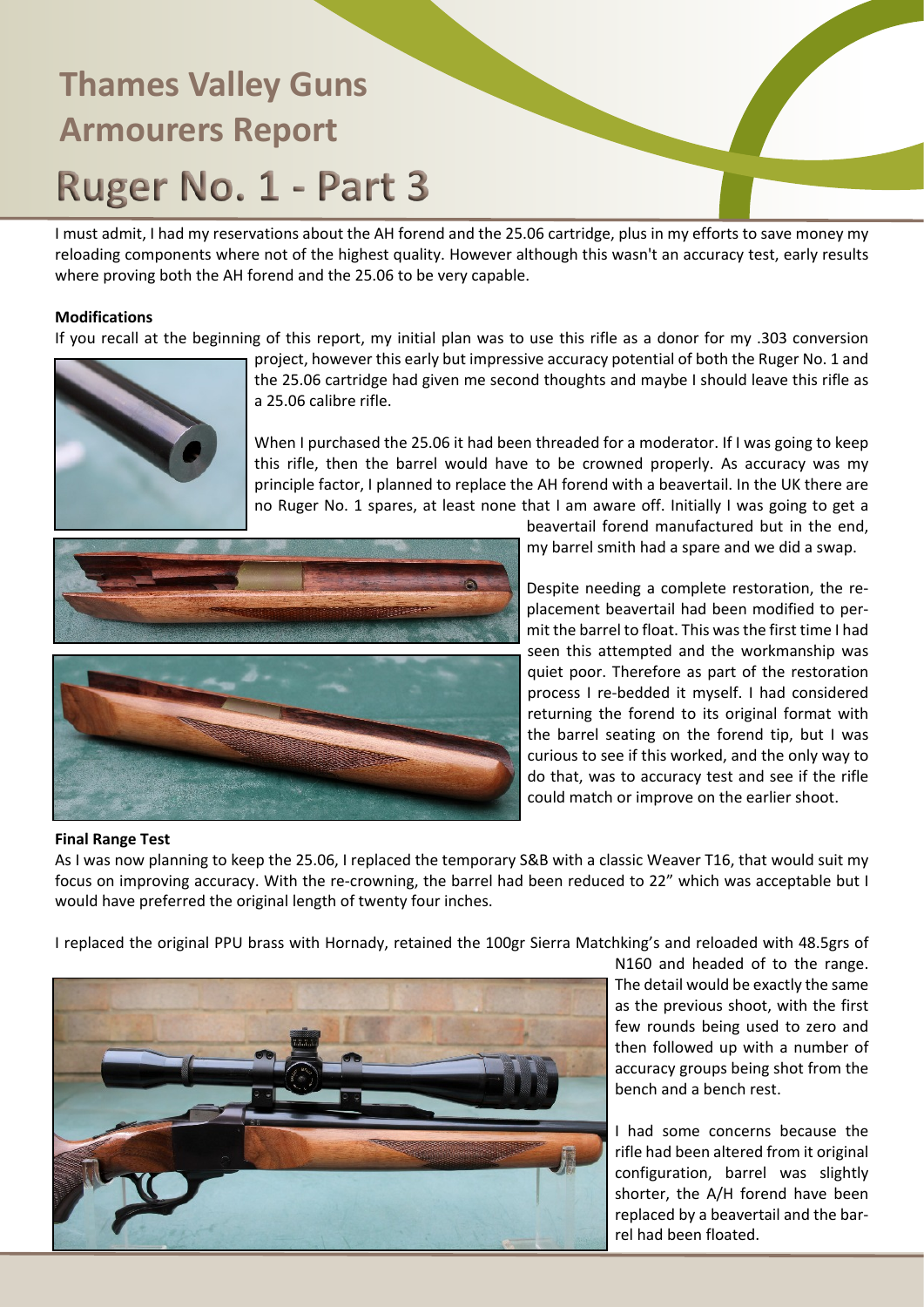



The next accuracy test was was carried out exactly the same as the earlier shoot with the only difference being a cold and wet day. However groups where marginally larger, which may indicate that the "floating barrel" does not suit the No .1 or my shooting was less effective in poorer weather. I will shoot the rifle again in the near future, but if the trend continues with larger groups, then I would suggest the floating barrel setup does not improve the rifles performance as some people may think.



#### **Summary**

I purchased the Ruger No. 1 25.06 as a donor rifle because I wanted a Ruger No. 1 in .303. As this rifle originally had a Alexander Henry forend, I wanted to evaluate the forend as the feedback from the Internet, indicated a love/hate relationship with shooters. Whilst my rifles are not for hunting and my experience with this rifle was limited to gallery range work, I found the AH forend and its reduced dimensions, to reduced the rifles weight and accuracy was very good.

Although I don't mind the AH forend, my personal preference is towards the beavertail. Weight is an asset for my type of shooting and the extra length not only looks better but is more practical for shooting from a bench and a bench rest. To date all my Ruger No. 1's utilise a beavertail forend and the barrel rests on the tip, which is the way the rifle is designed to shoot. This was the first time I shot a No. 1 with a floating barrel and I found my early concerns to be warranted as the rifle shot well but with fractionally larger groups. However, I am not saying this is an accuracy improving solution, it depends on the quality of the work, barrel channel clearance, the type and length of bedding used. Ultimately this forend configuration did not match the accuracy involved in the earlier shoot.

Historically I always regarded the 25.06 as a hunting cartridge and consequently I never gave this round much thought during my shooting career as I always shot military or target cartridges. I took the cartridge on-board simply because I planned to re-barrel this No. 1 into another calibre. However, this "accidental" experienced has changed my views completely and for the better. 7mm or 11mm groups are impressive, I have shot numerous .308 sniper and target rifles that struggle to obtain that group size at 100 yards, so from a hunting rifle with a standard barrel, I see that as pretty good performance.

Reloading the 25.06 was a interesting experience as I hadn't reloaded a "new" cartridge for years, I didn't put a huge amount into its development but enough to get some impressive results. For "paper punching" bullet choice is limited in the UK to Sierra 100gr Matchkings and Hornady/Nosler brass, which is a shame. Carrying out further research, even